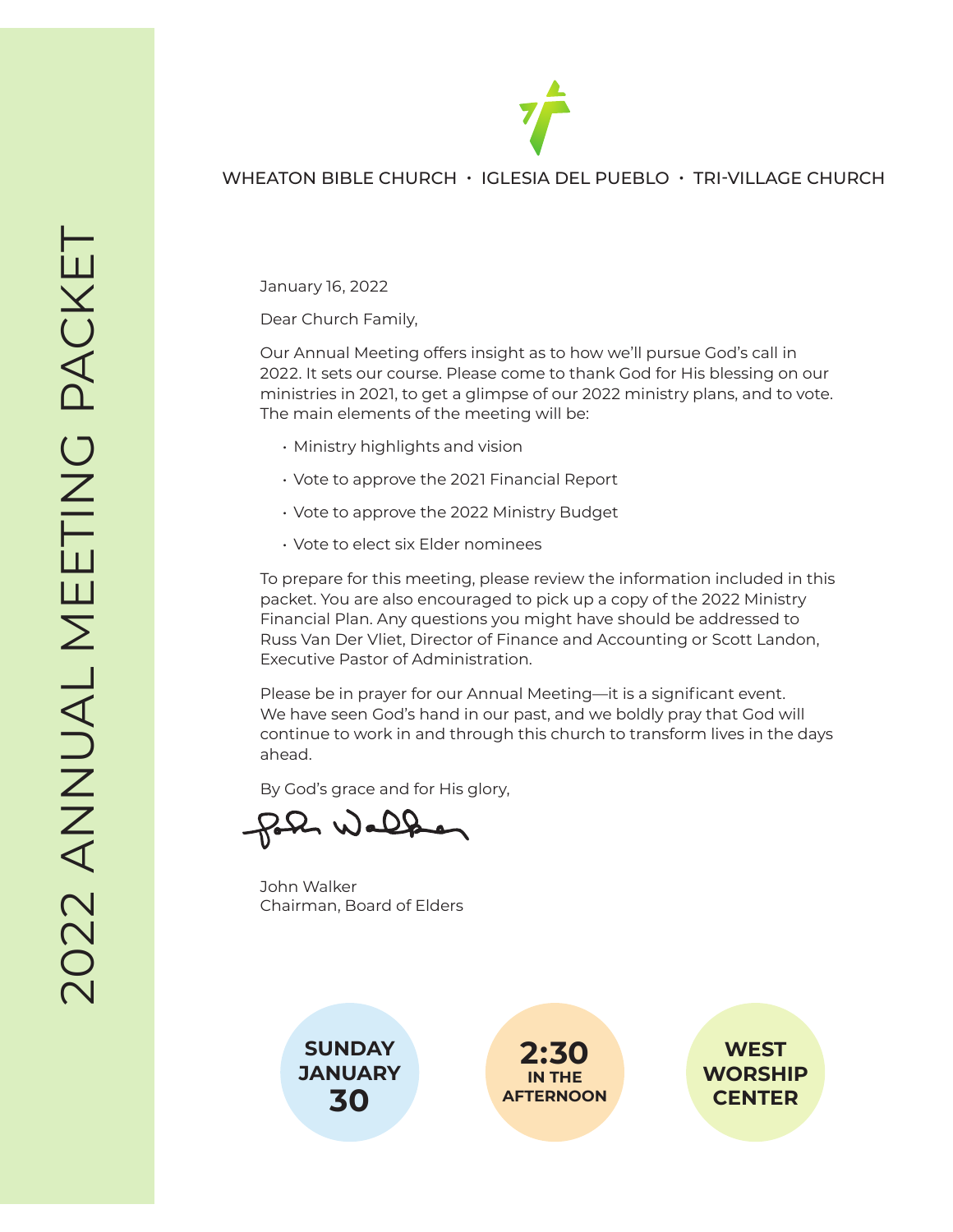## FINANCIAL POSITION 12.31.2021



# LOAN PAYABLE \$7.9M

4.3% blended rate, September 2024 maturity date

**22 % VARIABLE RATE \$1.77M at 1.75 %**

**78 % FIXED RATE \$6.17M at 5.08 %**

## OPERATING RESERVES \$2.3M

As a result of both generosity and stewardship, we ended 2021 on a solid financial foundation.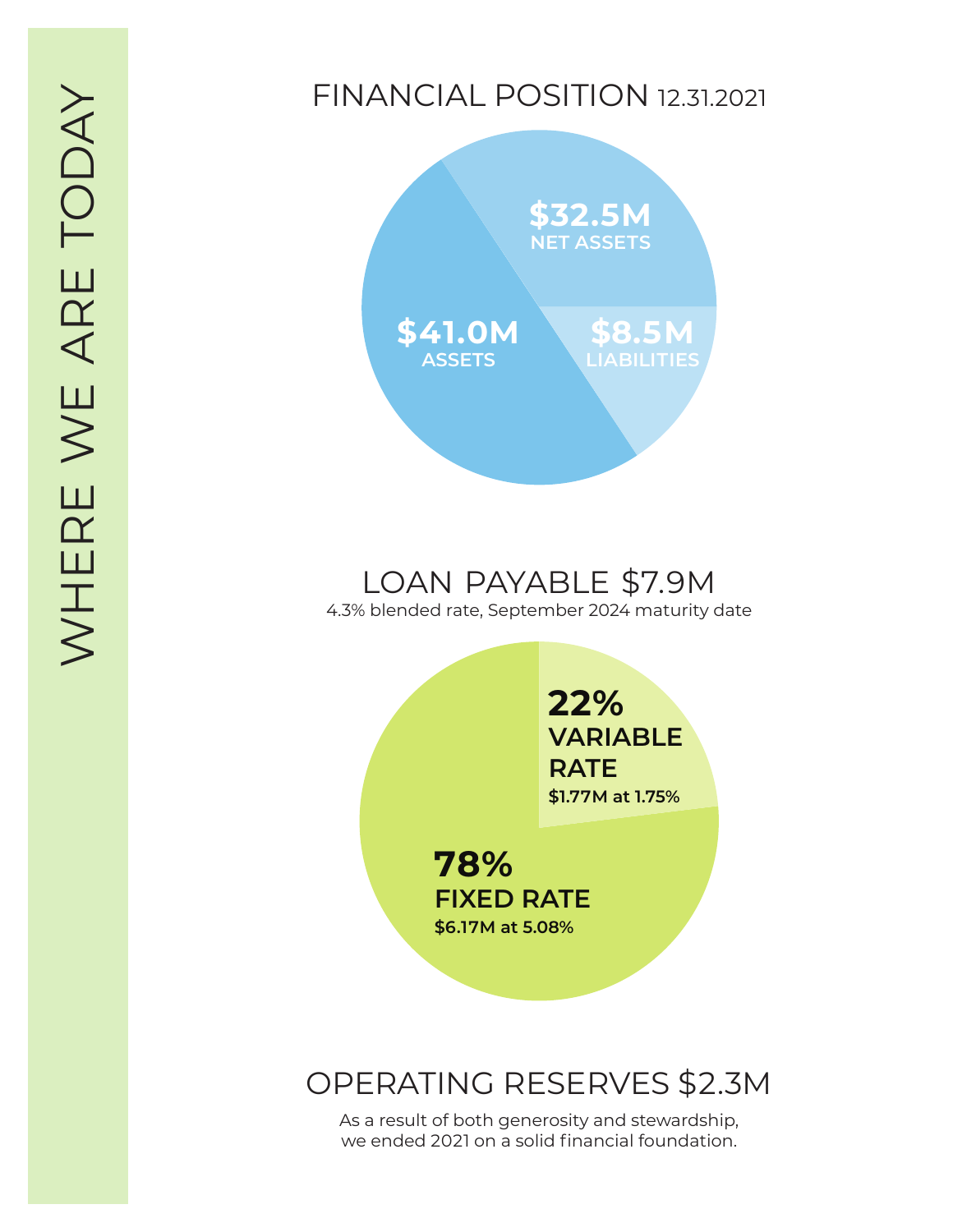

# ▶ MISSIONSFEST

The MissionsFest giving project allowed us to invest in 8 special projects with ministry partners to impact kids and youth at risk.

# **ELEGACY GIFTS**

We utilized legacy gifts to invest in our next generation by refreshing the Warehouse on the West Chicago campus.

# ▶ RENTAL INCOME

Rental income from the parking lot allowed for repaving the south parking lot and concrete work for improved access to our main entrance.

# PPP LOAN FORGIVENESS

In 2020, a Paycheck Protection Program loan of **\$1 million** kept employees paid and ministries moving forward while the government-mandated stay-at-home orders were in place. This loan was forgiven in 2021.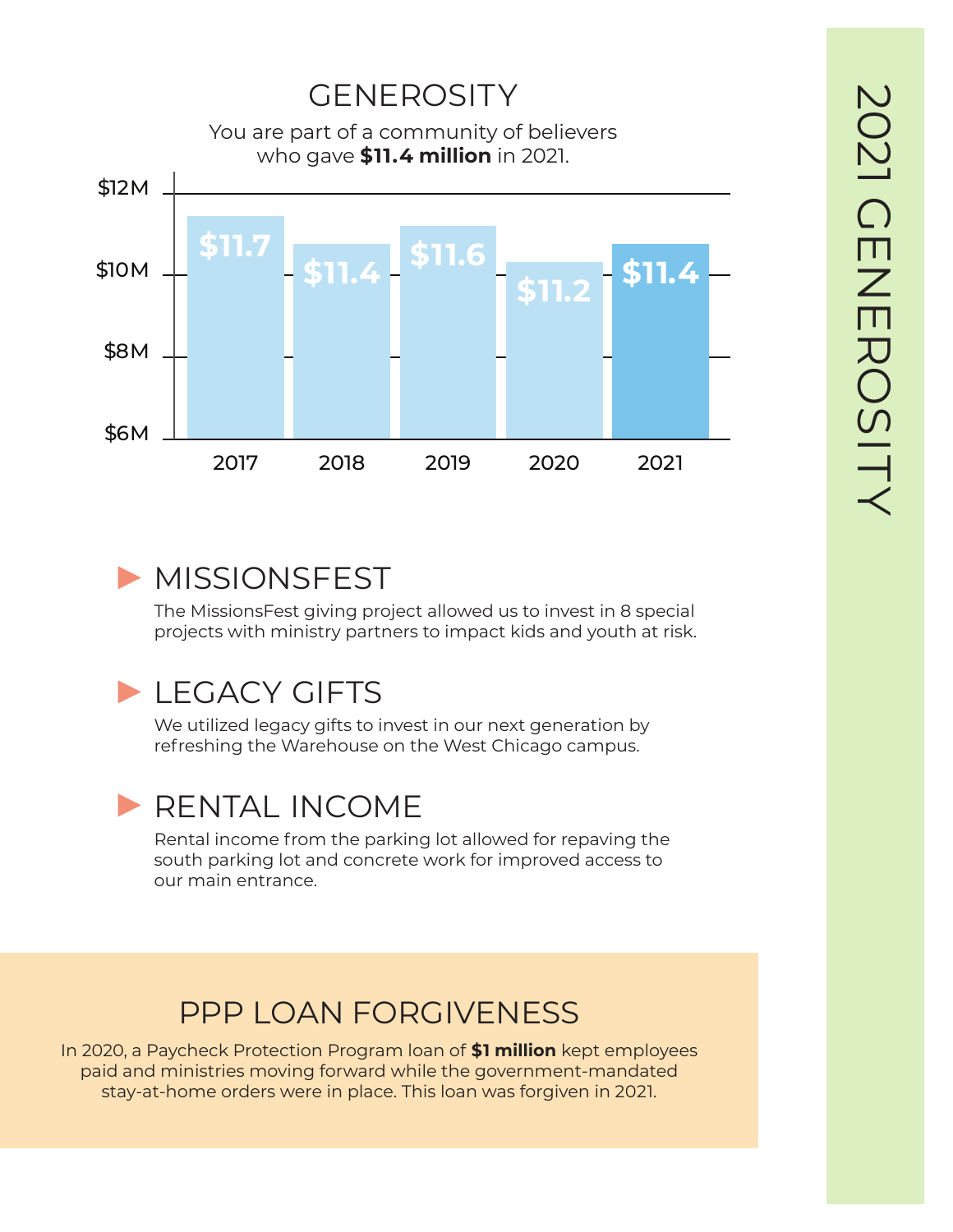# 2021 STATEMENT OF ACTIVITIES

|                             | <b>ACTUAL</b> | <b>BUDGET</b> |
|-----------------------------|---------------|---------------|
| Contributions               | \$11,378,000  | \$11,175,000  |
| Other Income                | 533,000       | 515,000       |
| Total Income                | 11,911,000    | 11,690,000    |
| <b>Total Expenses</b>       | 11,321,000    | 11,253,000    |
| Excess before Loan Payments | 590,000       | 437,000       |
| Loan Payments               | 854,000*      | 425,000       |
| <b>PPP Loan Forgiveness</b> | 1,045,000     |               |
| <b>Net Income</b>           | \$781,000     | \$12,000      |

\*Includes \$400,000 of accelerated debt reduction.

# RESOURCE ALLOCATION

Our mission is that more and more people would love God, grow together, and reach the world.



Costs as allocated among the program services and support activities the past two years.





## MINISTRIES, STAFF & MISSIONARIES

We were able to support our ministries, facilities, and staff—including all our global and local missionaries and partners in 52 nations, totaling over \$2 million—continually without interruption.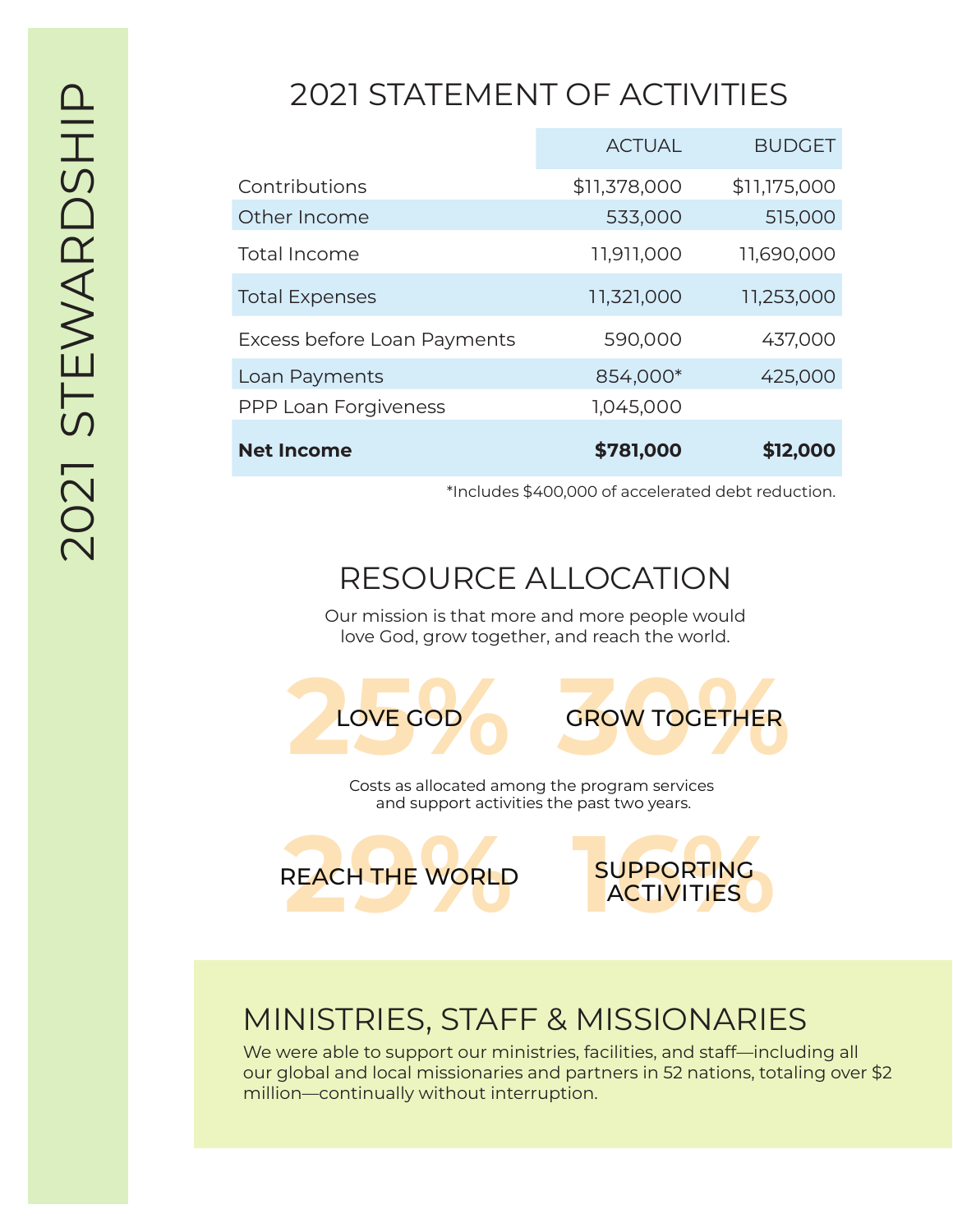# EXPENSES & LOAN PAYMENTS

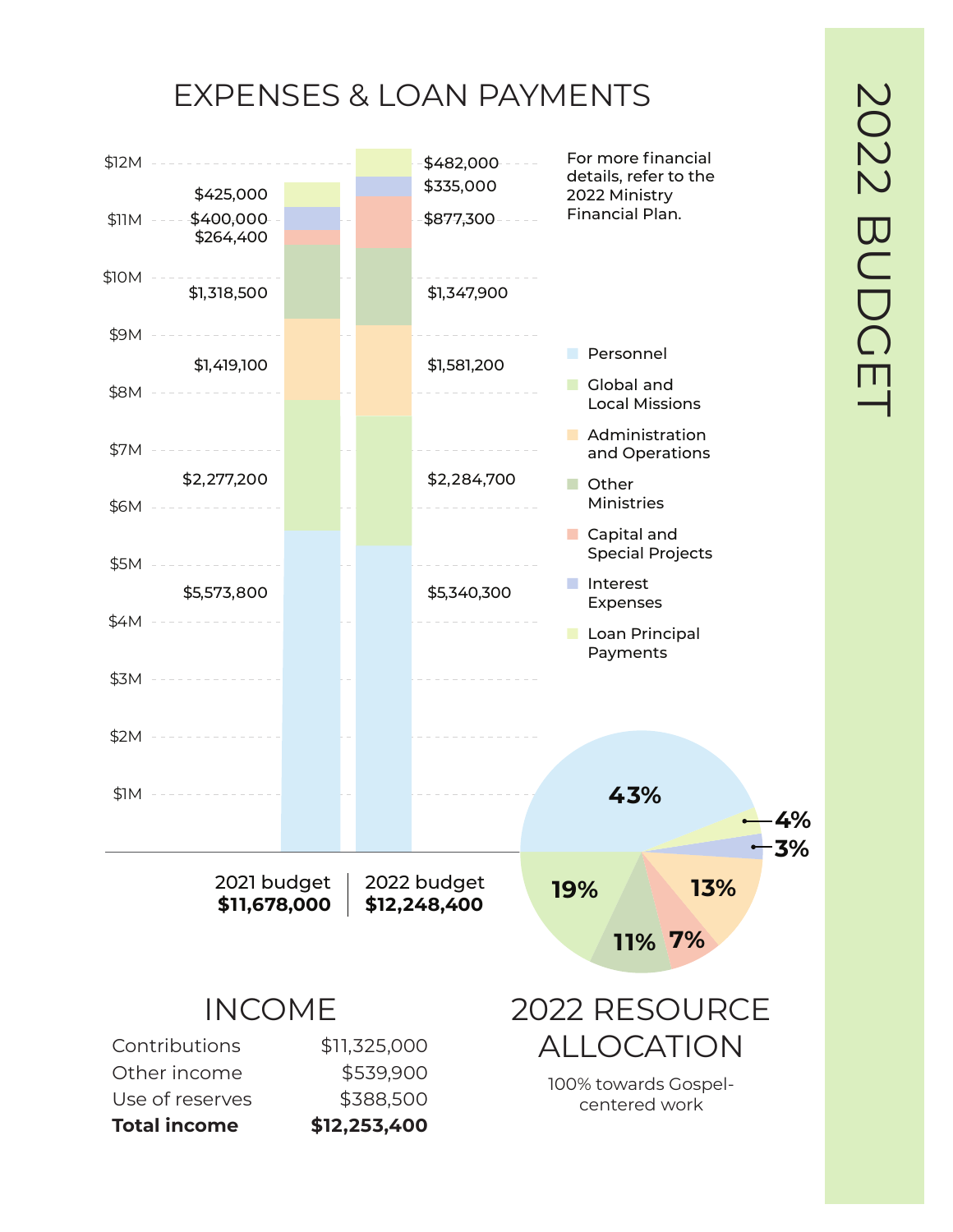

## DANIEL BOSTROM

Dan Bostrom and his wife, Marylin, have attended Wheaton Bible Church for thirty-two years. Now part of the Providence Adult Community, Dan has also taught and helped lead in a number of other adult classes over the years, and he previously served on the Elder board in the mid-1990s. A retired elementary school principal, Dan served

as USA Executive Director for Hellenic Ministries; he presently volunteers as the International Director for Lifeline Global Prison Ministries. Dan and Marylin have also led GO Teams and served with our Global Outreach Ministry, including roles related to missionary care. Dan's spiritual gifts are teaching and administration.



## GRANT GARNETT

Grant Garnett and his wife, Anne, have four married adult children and one grandson. Over the thirty-seven years he has been part of Wheaton Bible Church, Grant has served in many ministries, including mentoring and teaching the Ambassadors and Cornerstone Adult Classes for the past eighteen years. Grant has previously served on the Elder

Board, Elder Nominating Committee and Shepherding Team. Grant works in cybersecurity for Mandiant. His spiritual gifts are in the areas of giving, leadership, and teaching.



### ISAAC HEATH

Isaac Heath first attended Iglesia del Pueblo/Wheaton Bible Church during his college years, while his wife Katie has been part of WBC since her junior high years. As a couple, they began attending here when they moved back to the area in 2008, becoming members in 2015. The Heaths have three children: Maya, Georgia, and Harrison, who range in

age from 4 to 8. Isaac is employed by First Trust Portfolios, working in sales. He has served in our church as an usher and greeter, helped with the Puente del Pueblo Christmas Store, and been part of other Local Outreach ministries, including Refugee Resettlement and CareFest. His spiritual gifts include mercy and service.



### ADAM MITCHELL

Adam Mitchell and his wife, Laura, have attended Wheaton Bible Church for over seventeen years. He has served in many areas including the Senior Pastor Search Committee, Elder Nominating Committee, Childrens K-2 team lead, Faith & Work class teacher, small group leader, Gotham Fellowship program, Marriage Ministry mentor and Adult

Class President. The Mitchells have four children: Gabi, Ryan, Eli and Isabella, who range in age from 9 to 15. Adam is currently a Director at Salesforce, a cloudbased software company. His spiritual gifts include leadership, discernment, and administration.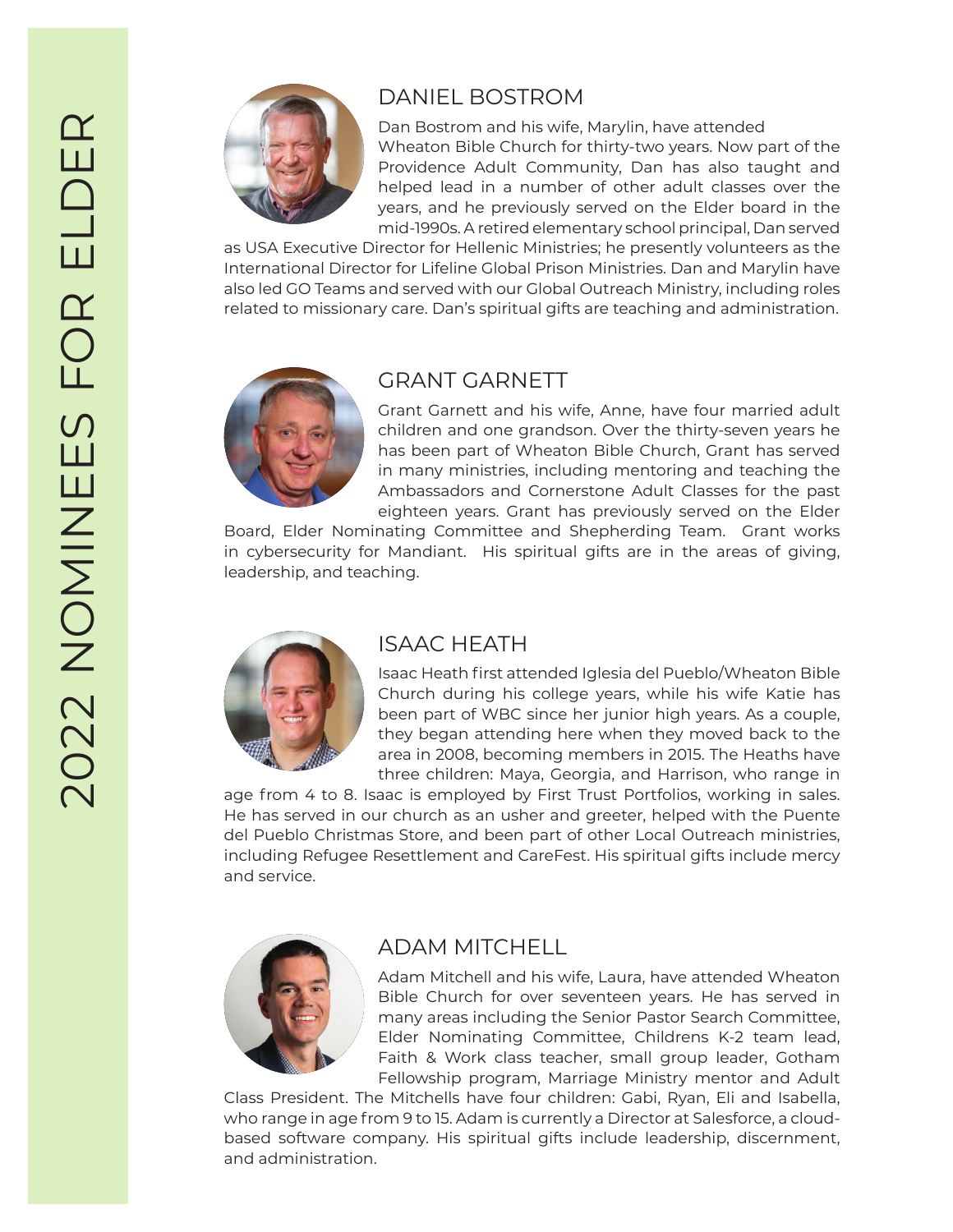

## SAM MOVIDO

Sam Movido and his wife, Anna, have been part of Whea ton Bible Church since 2002, and be came members in

2004. They are the parents of two grown children. Sam leads the Agape Adult Community—which began as a Filipino Bible study that has met on our campus since 2015—and recently began lead ing a Life Group. The Movidos have also served on the Front Door Ministry team as greeters, welcoming people to our church. Sam retired from the IT indus try in 2019. He has identified his spiritu al gifts as administration, discernment, faith, and leadership.



#### JEFF WESTON

Jeff Weston has been part of Whea ton Bible Church since the late 1990s, first attending the church while a stu -

dent at Wheaton College. He and his wife, Brooke, have five children: Leah, Jake, Hailey, Bridget, and Justin. Jeff has served with the All In campaign, the Tri-Village Church Launch Committee, and our recent Senior Pastoral Search Coalition. He and Brooke served in leadership roles for many years in the Covenant Adult Community. Brooke is currently a Wom en's Ministry Place 4 You leader. Jeff is a Director in the Institutional Sales Group at Performance Trust Capital Partners. He believes his spiritual gifts are giving, administration, and hospitality.

#### **To request an absentee ballot,** contact

Cj Spensley, cjspensley@wheatonbible.org, 630.876.6635, by Friday, January 28. Completed absentee ballots must be received by Cj no later than 2:30 pm on Sunday, January 30.

#### **MEMBERSHIP**

| January 1, 2021          |       |
|--------------------------|-------|
| Members                  | 1,867 |
| Associate Members        | 21    |
| <b>Total</b>             | 1,888 |
|                          |       |
| January 1, 2022          |       |
| Members                  | 1.915 |
| <b>Associate Members</b> | 23    |
| Total                    | 1.938 |

### **2021 ACTIVITY**

#### **Membership**

| Joined                           |      |
|----------------------------------|------|
| Reinstated                       | 2    |
| Removed (pastoral staff)         | $-2$ |
| Moved to Associate<br>Membership | -7   |
| Removed (by request)             | -22  |
| Removed (relocation)             | $-9$ |
| Removed (death)                  | –17  |
| Net change                       |      |

#### **Associate Membership**

| Moved from full |                |
|-----------------|----------------|
| Membership      | $\overline{2}$ |

#### **Significant Events**

| <b>Baptisms</b>           |    |
|---------------------------|----|
| Marriages                 | 5  |
| <b>Family Dedications</b> | 27 |
| Ordinations, Licensures   |    |
| and Commissionings        | 8  |
| Deaths (non-members)      | 13 |

Respectfully submitted,

Caroljoy Spensley Church Clerk